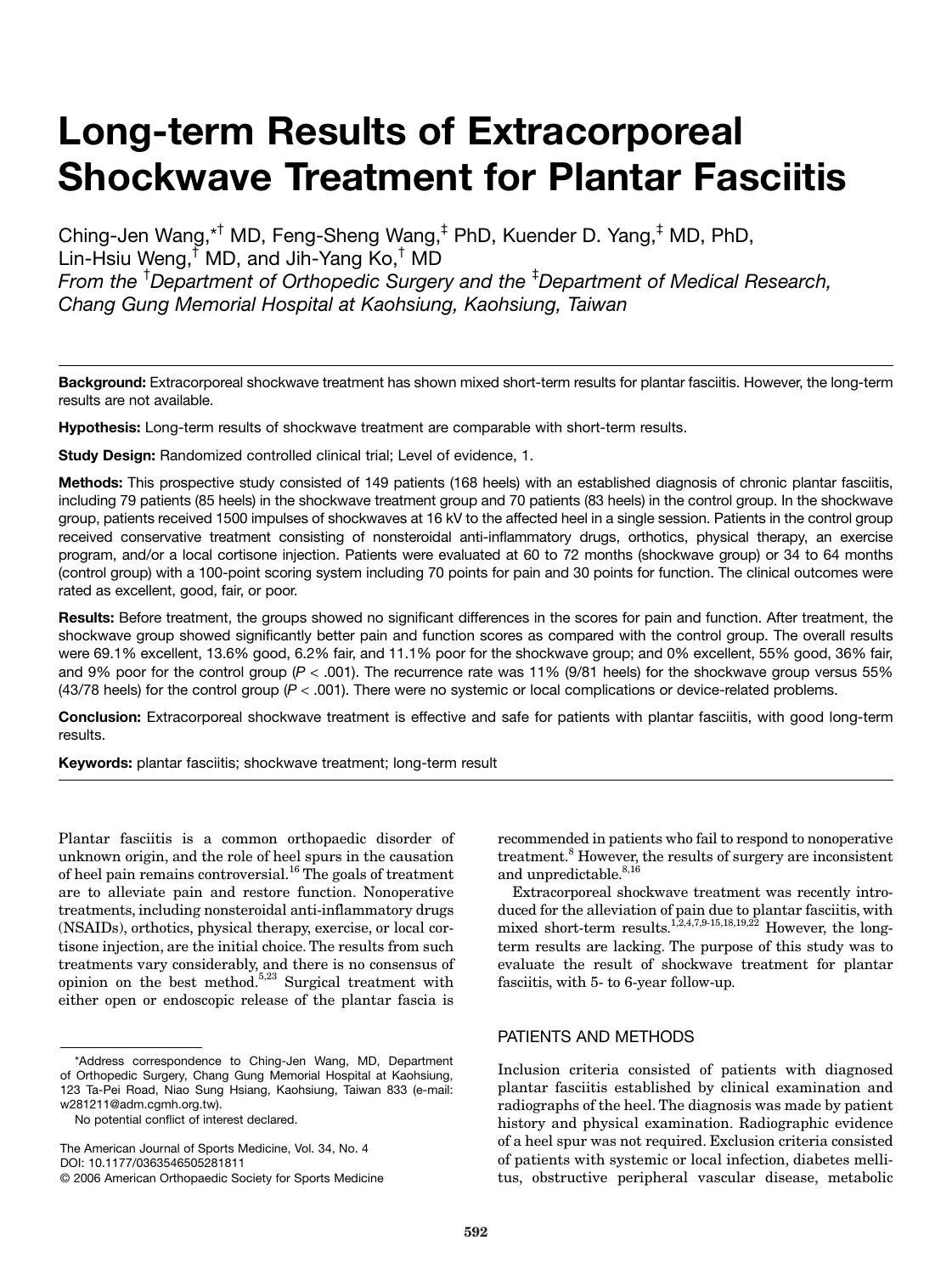| Taulun Onlahaudi istics                         |                         |                        |  |  |
|-------------------------------------------------|-------------------------|------------------------|--|--|
|                                                 | Shockwave Group         | Control Group          |  |  |
| No. of patients/heels                           | 76/81                   | 65/78                  |  |  |
| Gender, male/female                             | 18/58                   | 25/40                  |  |  |
| Affected side, right/left                       | 39/42                   | 44/34                  |  |  |
| Age (mean $\pm$ SD [range]), y                  | $53.2 \pm 11.0$ [21-75] | $51.6 \pm 9.8$ [20-74] |  |  |
| Duration of disease (mean $\pm$ SD [range]), mo | $9.8 \pm 9.6$ [6-36]    | $9.4 \pm 12.9$ [6-38]  |  |  |
| Follow-up time (mean $\pm$ SD [range]), mo      | 64.1 ± 4.3 [60-72]      | $39.8 \pm 9.9$ [34-64] |  |  |

TABLE 1 Patient Characteristics

disease such as gout, pregnancy, or patients younger than 18 years.

Between February 1998 and December 1999, 149 patients (168 heels) with an established diagnosis of plantar fasciitis were enrolled in this study, including 79 patients (85 heels) in the shockwave group and 70 patients (83 heels) in the control group. The diagnosis was made primarily based on patient history and physical examination, including heel pain and local tenderness over the plantar medial aspect of the calcaneal tuberosity near the insertion site of the plantar fascia. Radiographs showed the presence of a heel spur in approximately 75% of the cases. Patients were randomly divided to receive either shockwave or conservative treatment (control group) based on their medical record numbers; patients with odd chart numbers were assigned to the shockwave group, and patients with even chart numbers were assigned to the control group. Six patients in the shockwave group and 13 in the control group received treatment to both heels. Approximately one quarter of the patients in both groups were recreational athletes in running sports. Patient characteristics are summarized in Table 1.

In the shockwave group, patients received 1500 impulses of shockwaves at 16 kV (energy flux density, 0.32 mJ/mm<sup>2</sup>) to the affected heel as a 1-time treatment. The source of the shockwaves was an OssaTron Orthotripter (High Medical Technology, Kruezlingen, Switzerland). Treatments were performed on an outpatient basis using local anesthesia with 2% xylocaine. The area of treatment was focused with a control guide on the machine, and surgical lubricant was placed on the skin in contact with the shockwave tube. The patient's vital signs and local discomfort were monitored throughout the course of treatment. The treated area was inspected for local swelling, ecchymosis, or hematoma immediately after the treatment. Patients were sent home with a nonnarcotic analgesic such as acetaminophen; NSAIDs were not prescribed. A second or third treatment was recommended to patients with inadequate response 30 to 45 days after the first treatment. Overall, 58 patients (60 heels) received only 1 treatment, 16 patients (19 heels) received 2 treatments, and 5 patients (6 heels) received 3 treatments.

Patients in the control group were treated with NSAIDs, orthotics, physical therapy, an exercise program, or a local cortisone injection. Patients were initially treated with a single modality (NSAIDs). Additional modalities such as physical therapy, orthotics, and an exercise program were subsequently prescribed, either singularly or in combination, if the initial modality failed to provide satisfactory

TABLE 2 100-Point Scoring System for Plantar Fasciitis

I. Pain score (70 points):

| 1. Pain on maximal distance for level walking (0-45 points) |  |
|-------------------------------------------------------------|--|
| $0 \text{ m}$ , $0 \text{ points}$                          |  |

- $< 100$  m, 15 points
- < 1000 m, 30 points
- > 1000 m, 45 points
- 2. Start-up pain (0-5 points) Yes, 0 points No, 5 points
- 3. Pressure pain (0-20 points) Severe pain, 0 points No pain, 20 points

II. Function score (30 points):

- 1. Pain at work (0-10 points) Severe restriction, 0 points No restriction, 10 points
	- 2. Pain during free time/sports (0-10 points) Severe restriction, 0 points No restriction, 10 points

3. Pain at night (0-10 points) Severe restriction, 0 points No restriction, 10 points

results or if patients developed recurrence of symptoms. A local cortisone injection with 0.5 mL of betamethasone (7 mg/mL) and 1.0 mL of 2% xylocaine was given only to patients with severe heel pain.

Follow-up examinations were performed independently by one of the coauthors, who was blinded to patient treatment status. A 100-point scoring system including 70 points for pain and 30 points for function was used for evaluation (Table 2). Pain intensity was recorded on a 10-point visual analog scale, with 0 for no pain and 10 for severe pain. Radiographs of the heel were obtained before treatment and at the most recent follow-up examination. The clinical outcomes were rated as excellent, good, fair, or poor. An excellent result was defined as having no heel pain on all activities of daily living, including sports; a good result as having less than 50% of the original heel pain on certain activities, including sports; a fair result as having 50% to 75% of the original heel pain on certain activities; and a poor result as having 75% or more of the original heel pain.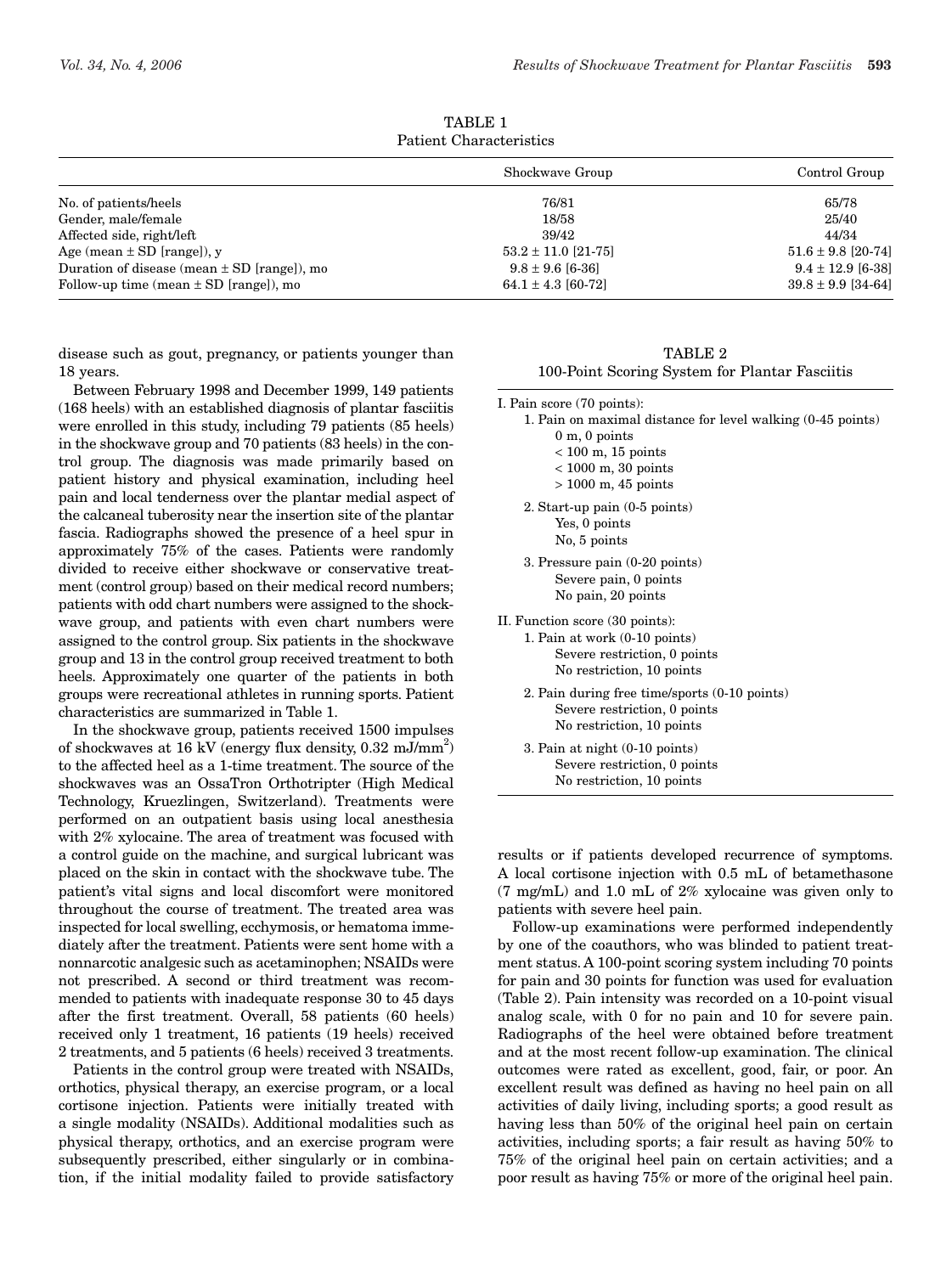|                                         | Visual Analog Scale <sup>"</sup> Score |         |            |
|-----------------------------------------|----------------------------------------|---------|------------|
|                                         | Mean                                   | SD      | Range      |
| Shockwave group                         |                                        |         |            |
| Before treatment (79 patients/85 heels) | 4.0                                    | $1.3\,$ |            |
| After treatment (76 patients/81 heels)  | 0.2                                    | 0.7     | 2-8<br>0-4 |
| Control group                           |                                        |         |            |
| Before treatment (70 patients/83 heels) | 4.1                                    | $1.1\,$ | $2-8$      |
| After treatment (65 patients/78 heels)  | 4.2                                    | 1.7     | $2 - 8$    |

TABLE 3 Pain Intensity Before and After Treatment

 $a<sup>a</sup>$ 10-point visual analog scale for pain intensity;  $0 =$  no pain,  $10 =$  severe pain.

 ${}^{c}P = .478.$ 

 ${}^{d}P = .179.$ 

## Statistical Analysis

The scores for pain and function before and after treatment within the same group were compared statistically using a paired *t* test, and the data between the shockwave and control groups were compared statistically using the Mann-Whitney test, with statistical significance at *P* < .05.

# **RESULTS**

Eight patients (9 heels) were excluded, including 3 patients (4 heels) in the shockwave group and 5 patients (5 heels) in the control group. In the shockwave group, 1 patient (2 heels) died of unrelated causes, and 2 patients (2 heels) were lost to follow-up. In the control group, 5 patients (5 heels) were lost to follow-up. Therefore, 76 patients (81 heels) in the shockwave group and 65 patients (78 heels) in the control group were included in the final analysis.

The changes in pain intensity before and after treatment are summarized in Table 3. Before treatment, the intensity of pain was comparable between the 2 groups  $(P = .179)$ . After treatment, a statistically significant improvement in pain intensity was noticed in the shockwave group as compared with the control group  $(P < .001)$ .

The pain and function scores before and after treatment are summarized in Table 4. Before treatment, the scores for pain and function were comparable between the 2 groups (pain scores before treatment,  $P = .174$ ; function scores before treatment,  $P = .165$ ). After treatment, statistically significant improvements in the pain and function scores were observed in the shockwave group, whereas the changes in the control group were not significant. The differences in the pain and function scores after treatment between the 2 groups were statistically significant (pain and function scores,  $P < .001$ ).

Before treatment, 75% of patients showed heel spur on radiographs. Radiographs of the heel before and after treatment showed no discernible difference in the size and shape of the heel spur. There was no regression of the heel spur or formation of a new spur.

The overall results were 69.1% (56/81 heels) excellent, 13.6% (11 heels) good, 6.2% (5 heels) fair, and 11.1% (9 heels) poor for the shockwave group; and 0% excellent, 55% (43/78 heels) good, 36% (28 heels) fair, and 9% (7 heels) poor for the control group  $(P < .001)$ . Most patients in the shockwave group improved within 2 weeks, with the most beneficial effects seen after 1 to 2 months.Approximately two thirds of the athletic patients were able to resume full activities, including running sports. Recurrence of symptoms occurred in 11% (9/81 heels) of the shockwave group and in 55% (43/78 heels) of the control group ( $P < .001$ ). In the control group, the frequency of recurrent symptoms averaged  $7.3 \pm 5.8$  times (range, 1-25 times), and the duration of recurrence averaged  $5.4 \pm 2.8$  months (range, 1-12 months). In the shockwave group, 2 patients (2 heels) chose surgery, and 7 patients (7 heels) received alternative methods of treatment, including herbal medicine; these patients had been classified as poor results. The interim results of this group were good to excellent in 91%; their recurrence rate was 6%, were good to executive in  $\sigma_1$ , 18,19 There were no systemic or with 6- to 12-month follow-up.<sup>18,19</sup> There were no systemic or local complications or device-related problems.

## **DISCUSSION**

The optimal nonoperative treatment for plantar fasciitis is unclear. Many studies documented good clinical results with different regimens of nonsurgical treatment.<sup>23</sup> In contrast, other studies reported that most of the conservative treatments were found to be unpredictable or minimally effective.5 The results of the current study showed that conservative treatments for plantar fasciitis achieved only 55% good or excellent results, with a recurrence rate of 55%. This result was in part because of the fact that the majority of our patients were initially treated elsewhere and subsequently referred to the tertiary hospital for further treatment after persistent or recurrent symptoms. Therefore, most patients were evaluated with symptoms of refractory plantar fasciitis before treatment.

Shockwaves are high-energy acoustic waves generated by an underwater high-voltage condenser spark discharge and

 ${}^bP < .001$ .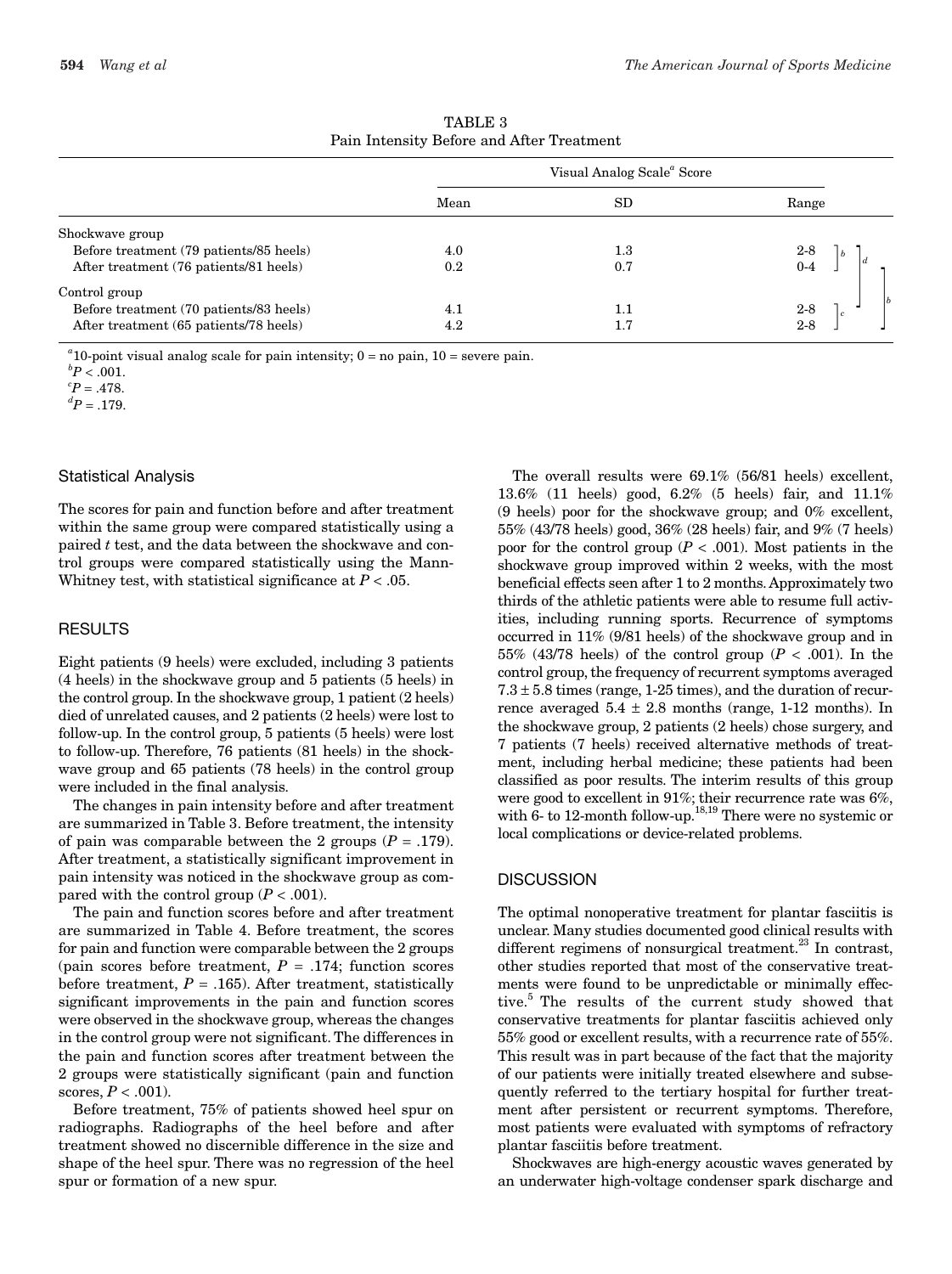|                  | Pain Score (70 points)     |            |                             |  |
|------------------|----------------------------|------------|-----------------------------|--|
|                  | Mean                       | SD         | Range                       |  |
| Shockwave group  |                            |            |                             |  |
| Before treatment | 25.4                       | 12.4       | $0-65$                      |  |
| After treatment  | 69.3                       | 4.0        | 45-70                       |  |
| Control group    |                            |            |                             |  |
| Before treatment | 27.3                       | 13.8       | $2 - 38$<br>  b             |  |
| After treatment  | 28.1                       | 14.0       | $2 - 40$                    |  |
|                  | Function Score (30 points) |            |                             |  |
|                  | Mean                       | ${\rm SD}$ | Range                       |  |
| Shockwave group  |                            |            |                             |  |
| Before treatment | 14.1                       | 4.0        | $2 - 26$                    |  |
| After treatment  | 29.6                       | 1.9        | 18-30                       |  |
| Control group    |                            |            |                             |  |
| Before treatment | 13.8                       | 1.6        | $10 - 17$<br>$\overline{d}$ |  |
| After treatment  | 14.0                       | 1.63       | $10 - 17$                   |  |

TABLE 4 Pain Scores and Function Scores Before and After Treatment

 ${}^{d}P = .190.$ 

 ${}^eP = .165.$ 

then focused at the diseased area using an elliptical reflector. The pattern of shockwaves is monophasic, consisting of a high peak positive pressure of 100 MPa or 500 bars and a low negative tensile pressure of 10 MPa, with a broad frequency of 16 to 20 MHz. Shockwaves differ from ultrasound waves, which are typically biphasic and have a peak pressure of 0.5 bars. Therefore, the peak pressure of shockwaves is approximately 1000 times that of ultrasound waves. There are 2 basic effects of shockwaves, including the primary effect by direct mechanical forces that generate the beneficial pulse energy at the treatment site and the secondary effect by cavitation that may cause negative effects or damage to the tissue. In Europe, extracorporeal shockwaves have been used with success in the treatment of several musculoskeletal disorders, including nonunion of long-bone fracture, calcific tendinitis of the shoulder, lateral epicondylitis of the elbow, and plantar fasciitis, for more than  $15$  years.<sup>9,10,11,15-17</sup> In the United States, the Federal Drug Administration (FDA) first approved shockwave therapy for proximal plantar fasciitis in October 2000. Currently, FDA-approved devices include HealthTronics OssaTron (for the heel in 2000 and for the elbow in 2003), Dornier Epos (for the heel in 2002), Siemens Sonocur (for the elbow in 2002), and Medispec Orthospec (for the heel in 2005).

Many studies have reported consistently good results for shockwaves in the treatment of plantar fasciitis in the short term.<sup>2,4,7,10,14,15,18,19</sup> Some authors also reported that the results of shockwaves are comparable with those after surgical treatment, without the surgical risks and complications.<sup>15,22</sup> Weil et al<sup>22</sup> reported satisfactory results in 82% of

patients treated with shockwaves and 83% of those treated with percutaneous plantar fasciotomy in 46 feet treated for plantar fasciitis. The results of our previous studies showed that shockwave treatment yielded 91% satisfactory results, with a 6% recurrence rate for patients with plantar fasciitis with 6- to 12-month follow-up.<sup>18,19</sup> The results of the current study showed that shockwave treatment provides 82.7% good to excellent results, with a 11% recurrence rate at 5- to 6-year follow-up. Despite the changes in efficacy and recurrence rate, the overall findings demonstrate that shockwave treatment is more effective with less recurrence than is conservative treatment for plantar fasciitis in the long term.

Few studies have reported negative effects of shockwaves in the treatment of plantar fasciitis.<sup>3,6,17</sup> Buchbinder et al<sup>3</sup> reported no beneficial effect on pain, function, and quality of life of low-energy shockwaves over placebo in patients with plantar fasciitis 6 and 12 weeks after treatment. Haake et al<sup>6</sup> stated that extracorporeal shockwaves were ineffective in the treatment of chronic plantar fasciitis, with results comparable with those of placebo. The disparity of the results from such studies may be attributed to many factors, including the bias in selecting patients with a short duration of disease, the administration of low-dose shockwaves in the control study, the use of different shockwave devices with low energy levels, and the short 12- to 15-week follow-up.

Despite the success in clinical application, the mechanism of shockwaves remains unknown. It has been postulated that shockwaves induce hyperstimulation analgesia by

 ${}^{a}P < .001$ .

 ${}^bP = .361.$ 

 ${}^{c}P = .174.$